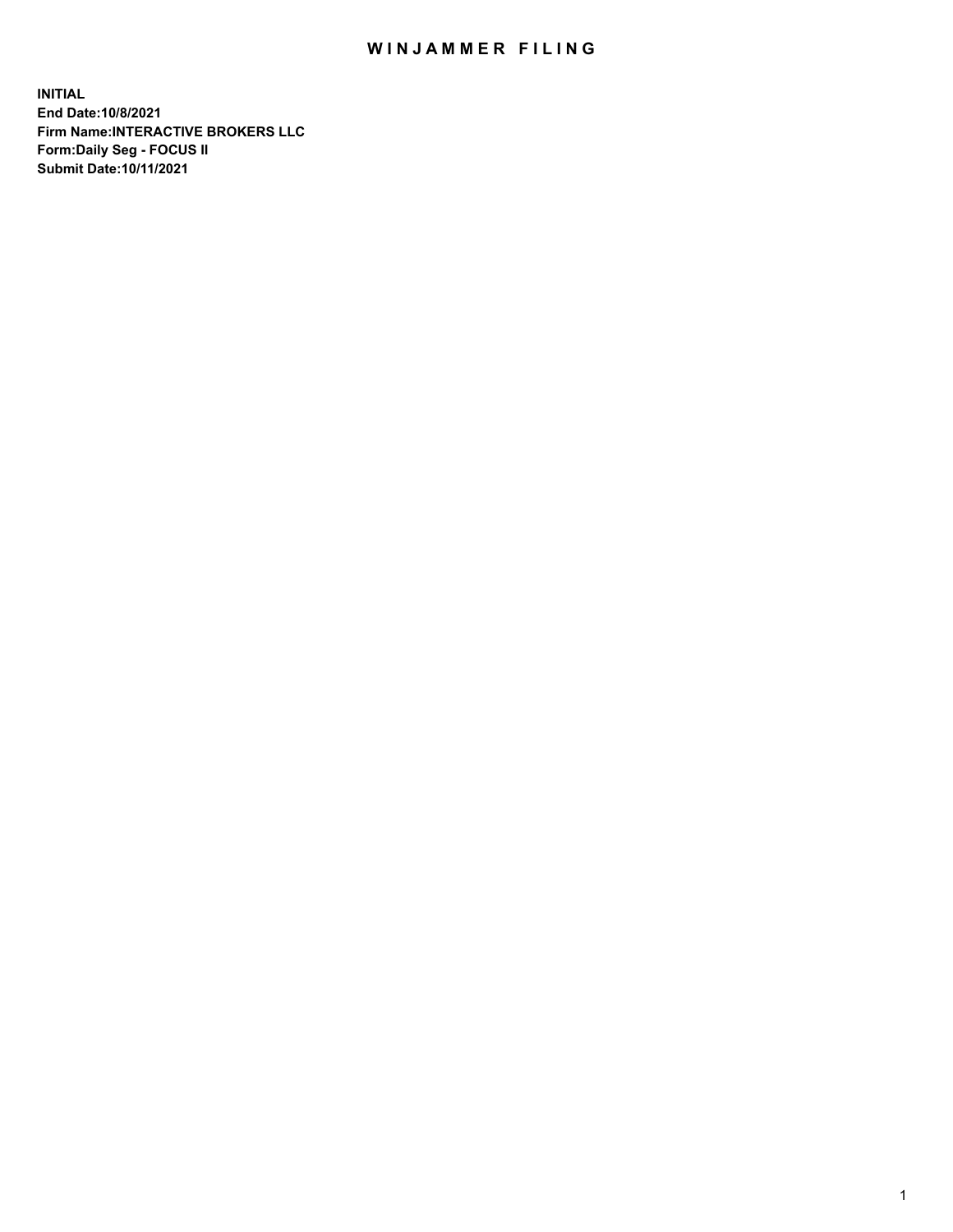**INITIAL End Date:10/8/2021 Firm Name:INTERACTIVE BROKERS LLC Form:Daily Seg - FOCUS II Submit Date:10/11/2021 Daily Segregation - Cover Page**

| Name of Company                                                                                                                                                                                                                                                                                                                | <b>INTERACTIVE BROKERS LLC</b>                                                     |  |
|--------------------------------------------------------------------------------------------------------------------------------------------------------------------------------------------------------------------------------------------------------------------------------------------------------------------------------|------------------------------------------------------------------------------------|--|
| <b>Contact Name</b>                                                                                                                                                                                                                                                                                                            | James Menicucci                                                                    |  |
| <b>Contact Phone Number</b>                                                                                                                                                                                                                                                                                                    | 203-618-8085                                                                       |  |
| <b>Contact Email Address</b>                                                                                                                                                                                                                                                                                                   | jmenicucci@interactivebrokers.c<br>$om$                                            |  |
| FCM's Customer Segregated Funds Residual Interest Target (choose one):<br>a. Minimum dollar amount: ; or<br>b. Minimum percentage of customer segregated funds required:% ; or<br>c. Dollar amount range between: and; or<br>d. Percentage range of customer segregated funds required between:% and%.                         | $\overline{\mathbf{0}}$<br>0<br>155,000,000 245,000,000<br>0 <sub>0</sub>          |  |
| FCM's Customer Secured Amount Funds Residual Interest Target (choose one):<br>a. Minimum dollar amount: ; or<br>b. Minimum percentage of customer secured funds required:% ; or<br>c. Dollar amount range between: and; or<br>d. Percentage range of customer secured funds required between:% and%.                           | $\overline{\mathbf{0}}$<br>$\overline{\mathbf{0}}$<br>80,000,000 120,000,000<br>00 |  |
| FCM's Cleared Swaps Customer Collateral Residual Interest Target (choose one):<br>a. Minimum dollar amount: ; or<br>b. Minimum percentage of cleared swaps customer collateral required:% ; or<br>c. Dollar amount range between: and; or<br>d. Percentage range of cleared swaps customer collateral required between:% and%. | $\overline{\mathbf{0}}$<br><u>0</u><br>0 <sub>0</sub><br>0 <sub>0</sub>            |  |

Attach supporting documents CH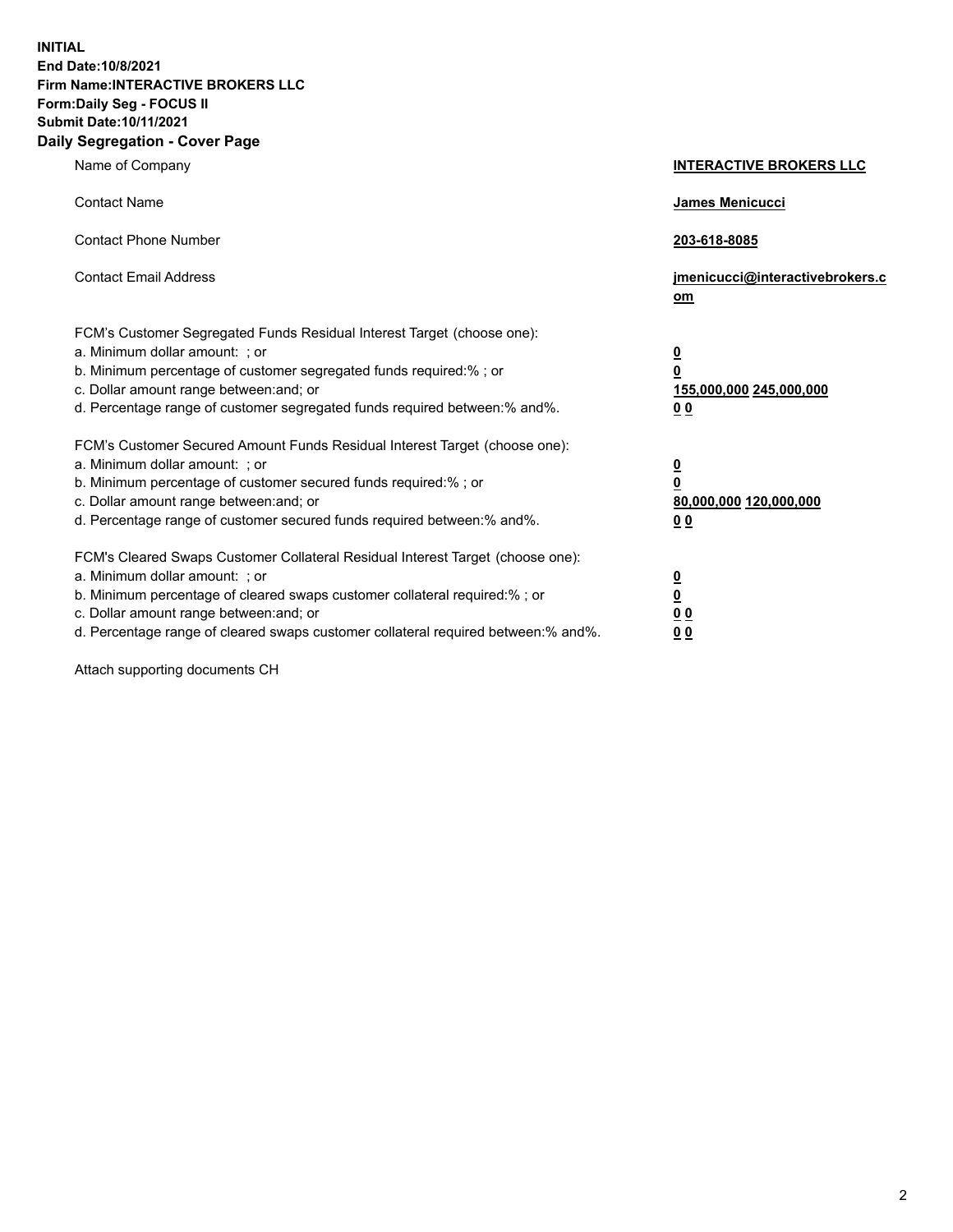**INITIAL End Date:10/8/2021 Firm Name:INTERACTIVE BROKERS LLC Form:Daily Seg - FOCUS II Submit Date:10/11/2021 Daily Segregation - Secured Amounts**

## Foreign Futures and Foreign Options Secured Amounts Amount required to be set aside pursuant to law, rule or regulation of a foreign government or a rule of a self-regulatory organization authorized thereunder **0** [7305] 1. Net ledger balance - Foreign Futures and Foreign Option Trading - All Customers A. Cash **516,464,900** [7315] B. Securities (at market) **0** [7317] 2. Net unrealized profit (loss) in open futures contracts traded on a foreign board of trade **1,128,350** [7325] 3. Exchange traded options a. Market value of open option contracts purchased on a foreign board of trade **120,851** [7335] b. Market value of open contracts granted (sold) on a foreign board of trade **-10,687** [7337] 4. Net equity (deficit) (add lines 1. 2. and 3.) **517,703,414** [7345] 5. Account liquidating to a deficit and account with a debit balances - gross amount **7,274** [7351] Less: amount offset by customer owned securities **0** [7352] **7,274** [7354] 6. Amount required to be set aside as the secured amount - Net Liquidating Equity Method (add lines 4 and 5) **517,710,688** [7355] 7. Greater of amount required to be set aside pursuant to foreign jurisdiction (above) or line 6. **517,710,688** [7360] FUNDS DEPOSITED IN SEPARATE REGULATION 30.7 ACCOUNTS 1. Cash in banks A. Banks located in the United States **146,263,465** [7500] B. Other banks qualified under Regulation 30.7 **0** [7520] **146,263,465** [7530] 2. Securities A. In safekeeping with banks located in the United States **270,995,080** [7540] B. In safekeeping with other banks qualified under Regulation 30.7 **0** [7560] **270,995,080** [7570] 3. Equities with registered futures commission merchants A. Cash **0** [7580] B. Securities **0** [7590] C. Unrealized gain (loss) on open futures contracts **0** [7600] D. Value of long option contracts **0** [7610] E. Value of short option contracts **0** [7615] **0** [7620] 4. Amounts held by clearing organizations of foreign boards of trade A. Cash **0** [7640] B. Securities **0** [7650] C. Amount due to (from) clearing organization - daily variation **0** [7660] D. Value of long option contracts **0** [7670] E. Value of short option contracts **0** [7675] **0** [7680] 5. Amounts held by members of foreign boards of trade A. Cash **219,807,684** [7700] B. Securities **0** [7710] C. Unrealized gain (loss) on open futures contracts **8,460,275** [7720] D. Value of long option contracts **120,851** [7730] E. Value of short option contracts **-10,687** [7735] **228,378,123** [7740] 6. Amounts with other depositories designated by a foreign board of trade **0** [7760] 7. Segregated funds on hand **0** [7765] 8. Total funds in separate section 30.7 accounts **645,636,668** [7770] 9. Excess (deficiency) Set Aside for Secured Amount (subtract line 7 Secured Statement Page 1 from Line 8) **127,925,980** [7380] 10. Management Target Amount for Excess funds in separate section 30.7 accounts **80,000,000** [7780] 11. Excess (deficiency) funds in separate 30.7 accounts over (under) Management Target **47,925,980** [7785]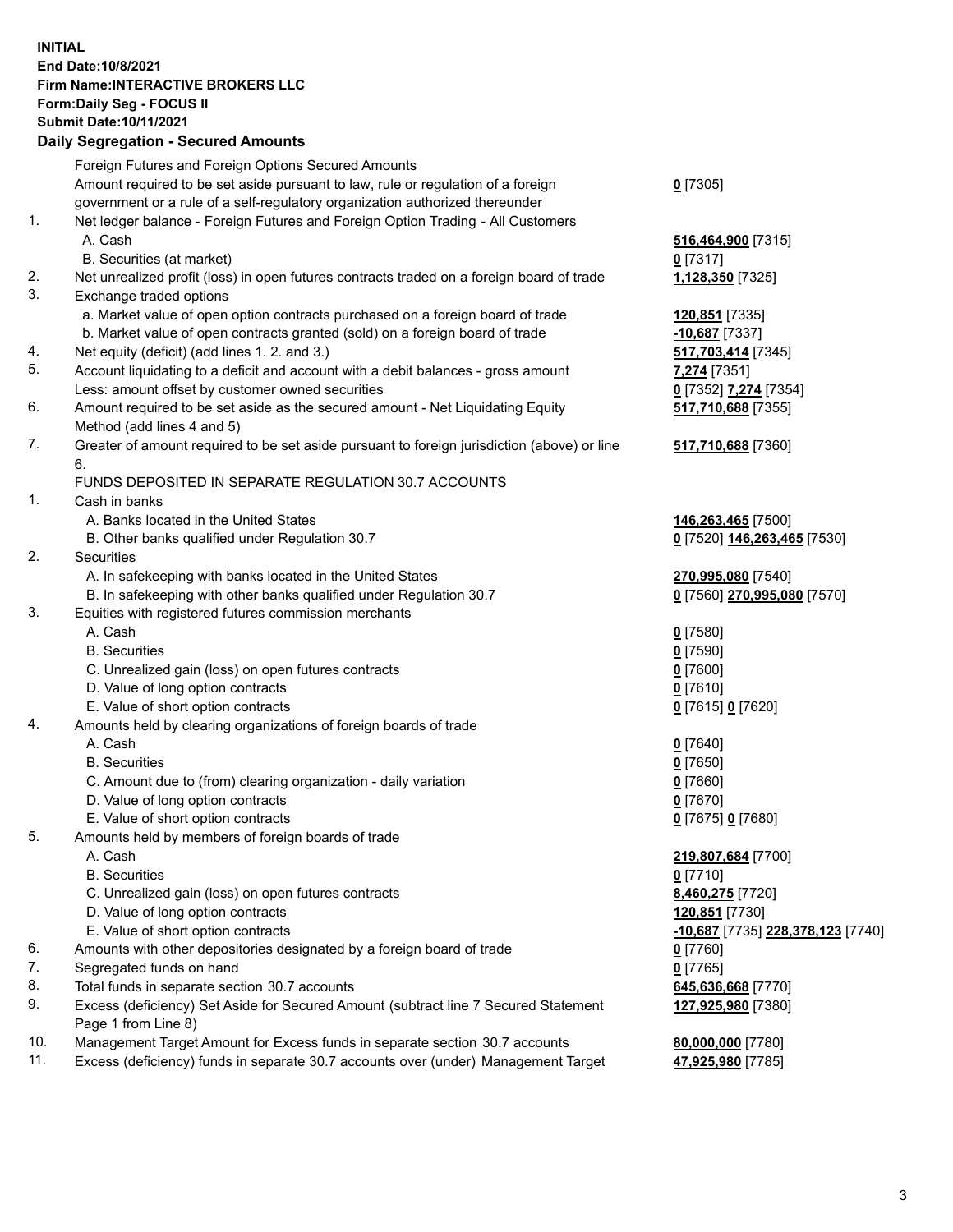**INITIAL End Date:10/8/2021 Firm Name:INTERACTIVE BROKERS LLC Form:Daily Seg - FOCUS II Submit Date:10/11/2021 Daily Segregation - Segregation Statement** SEGREGATION REQUIREMENTS(Section 4d(2) of the CEAct) 1. Net ledger balance A. Cash **7,054,051,951** [7010] B. Securities (at market) **0** [7020] 2. Net unrealized profit (loss) in open futures contracts traded on a contract market **341,977,216** [7030] 3. Exchange traded options A. Add market value of open option contracts purchased on a contract market **445,784,673** [7032] B. Deduct market value of open option contracts granted (sold) on a contract market **-331,813,179** [7033] 4. Net equity (deficit) (add lines 1, 2 and 3) **7,510,000,661** [7040] 5. Accounts liquidating to a deficit and accounts with debit balances - gross amount **1,807,854** [7045] Less: amount offset by customer securities **0** [7047] **1,807,854** [7050] 6. Amount required to be segregated (add lines 4 and 5) **7,511,808,515** [7060] FUNDS IN SEGREGATED ACCOUNTS 7. Deposited in segregated funds bank accounts A. Cash **1,964,136,567** [7070] B. Securities representing investments of customers' funds (at market) **3,242,957,640** [7080] C. Securities held for particular customers or option customers in lieu of cash (at market) **0** [7090] 8. Margins on deposit with derivatives clearing organizations of contract markets A. Cash **1,985,387,370** [7100] B. Securities representing investments of customers' funds (at market) **407,069,118** [7110] C. Securities held for particular customers or option customers in lieu of cash (at market) **0** [7120] 9. Net settlement from (to) derivatives clearing organizations of contract markets **1,516,682** [7130] 10. Exchange traded options A. Value of open long option contracts **445,639,547** [7132] B. Value of open short option contracts **-331,683,738** [7133] 11. Net equities with other FCMs A. Net liquidating equity **0** [7140] B. Securities representing investments of customers' funds (at market) **0** [7160] C. Securities held for particular customers or option customers in lieu of cash (at market) **0** [7170] 12. Segregated funds on hand **0** [7150] 13. Total amount in segregation (add lines 7 through 12) **7,715,023,186** [7180] 14. Excess (deficiency) funds in segregation (subtract line 6 from line 13) **203,214,671** [7190] 15. Management Target Amount for Excess funds in segregation **155,000,000** [7194]

16. Excess (deficiency) funds in segregation over (under) Management Target Amount Excess

**48,214,671** [7198]